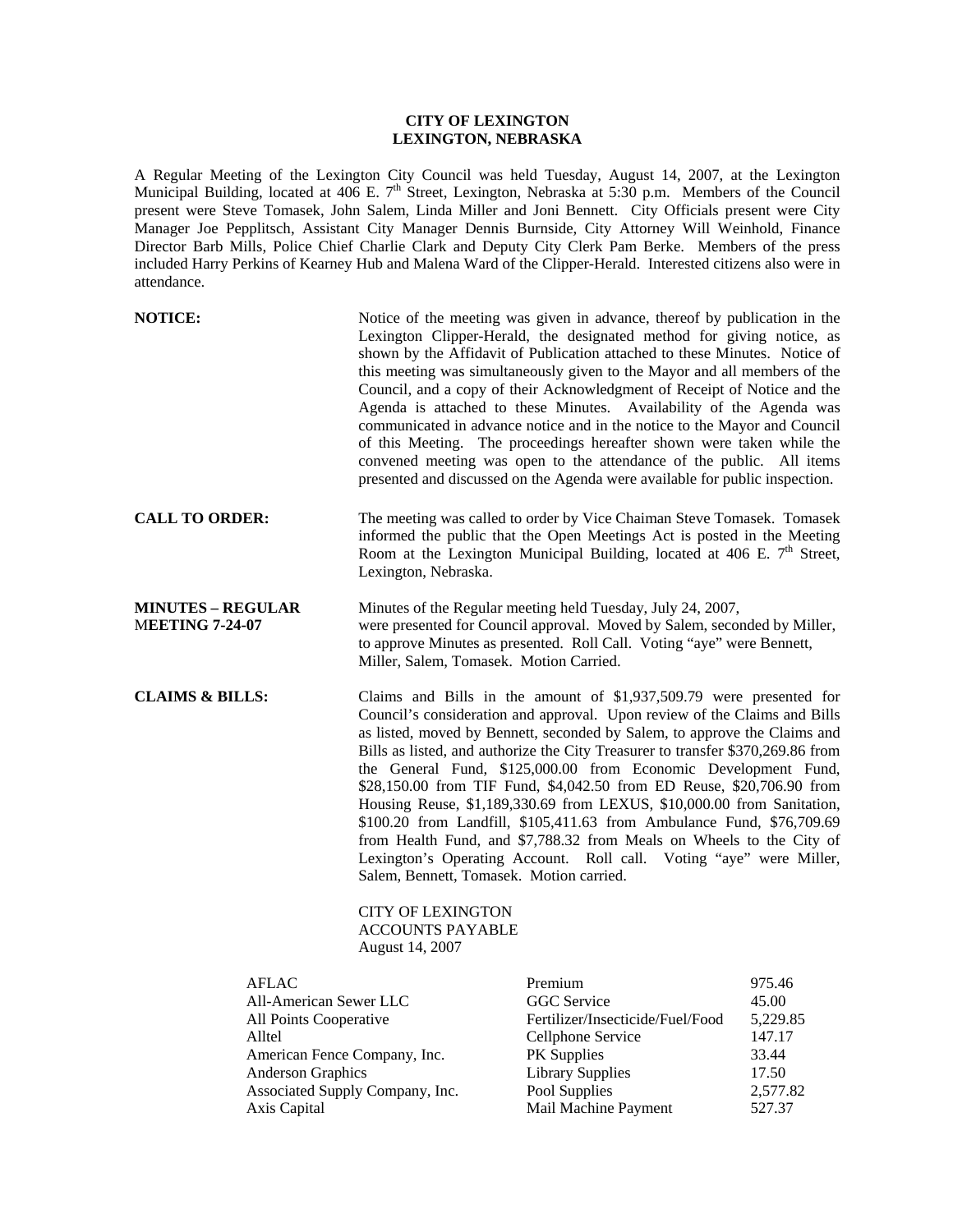| <b>Barco Municipal Products</b>                    | <b>ST Supplies</b>                        | 61.29     |
|----------------------------------------------------|-------------------------------------------|-----------|
| Barmore Drug Store, Inc.                           | <b>EL Supplies</b>                        | 3.20      |
| <b>Better Homes And Gardens</b>                    | Subscription                              | 30.91     |
| <b>Business Card</b>                               | ST/Office Supplies/Conf/Seminars 1,103.52 |           |
| <b>Business Professional Credit Management</b>     | <b>Collection Fees</b>                    | 96.02     |
| Business Office Systems of Nebraska                | <b>Office Supplies</b>                    | 162.64    |
| <b>Buysm Sod</b>                                   | Grass Sod                                 | 160.00    |
| Card Center/Orscheln                               | Supplies                                  | 348.06    |
| Case Credit Advantage                              | <b>Central Garage Supplies</b>            | 436.93    |
| Cash-Wa Distributing                               | Food & Supplies                           | 3,243.58  |
| Central Garage Fund                                | Repairs/Service/Fuel                      | 16,006.57 |
| <b>Certified Laboratories</b>                      | <b>Central Garage Supplies</b>            | 105.67    |
| Coca Cola/Dr. Pepper of Kearney                    | <b>Beverages</b>                          | 272.00    |
| Community Redevelopment Authority                  | Welcome Sign/Ford & Ford/TIF              | 28,150.00 |
| <b>Conney Safety Products</b>                      | <b>ST</b> Supplies                        | 117.15    |
| Corporate Benefit Services of America              | Premium                                   | 16,582.07 |
| <b>Country Books</b>                               | <b>Book</b>                               | 28.98     |
| <b>Cozad Carpet Cleaning And Restoration</b>       | PK Service                                | 251.75    |
| Cozad Services, Inc.                               | GGC/WWTP Service                          | 610.43    |
| Culligan Water Conditioning Co.                    | Soft Water Supplies                       | 155.48    |
| Dan's Sanitation                                   | <b>Sanitation Fees</b>                    | 12,878.00 |
| Davis Energy, Inc.                                 | Fuel                                      | 5,470.45  |
| Dawson County Handibus                             | Transportation                            | 12.00     |
| Dawson County Public Power                         | Power Purchase                            | 8,391.45  |
| Dawson County Register of Deeds                    | <b>Filing Fees</b>                        | 46.50     |
| Dawson Pest Control                                | <b>GGC</b> Service                        | 27.00     |
| Dell Marketing L P                                 | Laptop/Projector                          | 2,170.59  |
| Delta Dental of Nebraska                           | Premium                                   | 1,027.75  |
| DeZurik Water Controls                             | <b>WWTP Supplies</b>                      | 868.41    |
| Diamond Vogel Paint                                | <b>PK</b> Supplies                        | 159.36    |
| Downey Drilling, Inc.                              | <b>WWTP/WR Supplies</b>                   | 2,455.70  |
| <b>Dutton-Lainson Company</b>                      | <b>EL</b> Supplies                        | 3,334.26  |
| <b>Eakes Office Plus</b>                           | Library Copier/Copies                     | 737.43    |
| <b>Electric Fixture</b>                            | <b>EL</b> Supplies                        | 239.77    |
| EMS Billing Services, Inc.                         | <b>Ambulance Service</b>                  | 1,767.86  |
| <b>Farmer Brothers Coffee</b>                      | Food & Supplies                           | 242.02    |
| Fastenal                                           | <b>PK</b> Supplies                        | 10.28     |
| Gale Group, The                                    | <b>Books</b>                              | 251.86    |
| Gengenbach, Kevin                                  | Rental                                    | 165.00    |
| Gnirk Lawn Care, Inc.                              | Lawn Care                                 | 1,939.25  |
| Gordon's Repair                                    | <b>WWTP Supplies</b>                      | 14.17     |
| Great Plains One-Call Service                      | Locates                                   | 64.93     |
| HD Supply Waterworks                               | <b>WR Supplies</b>                        | 540.79    |
| <b>Halsen Products Company</b>                     | ST/PK/WR Supplies                         | 277.12    |
| Health Claims Fund                                 | Claims                                    | 71,487.88 |
| Holmes Plbg. & Htg. Supply Co.                     | PK Repairs                                | 352.37    |
| <b>Hometown Leasing</b>                            | <b>Copier Payments</b>                    | 451.39    |
| Husker Ag Sales                                    | <b>Central Garage Supplies</b>            | 1,269.39  |
| <b>Ingram Library Services</b>                     | <b>Books</b>                              | 159.22    |
| <b>International Assn of Electrical Inspectors</b> | Membership Dues                           | 90.00     |
| <b>International Code Council</b>                  | <b>Books</b>                              | 128.00    |
| <b>Jakes Toro Sprinklers</b>                       | Repair                                    | 332.35    |
| Jones Plumbing & Heating                           | WR/WWTP/Pool Supplies/Repairs 1,680.95    |           |
| K & K Parts Co., Inc.                              | <b>WR Supplies</b>                        | 112.29    |
| Kinder Morgan                                      | Gas Service                               | 7,445.69  |
| Kratzer Electric, Inc.                             | PK/Pool Supplies/Repairs                  | 1,437.80  |
| Lexington Animal Clinic                            | Animal Care                               | 1,368.60  |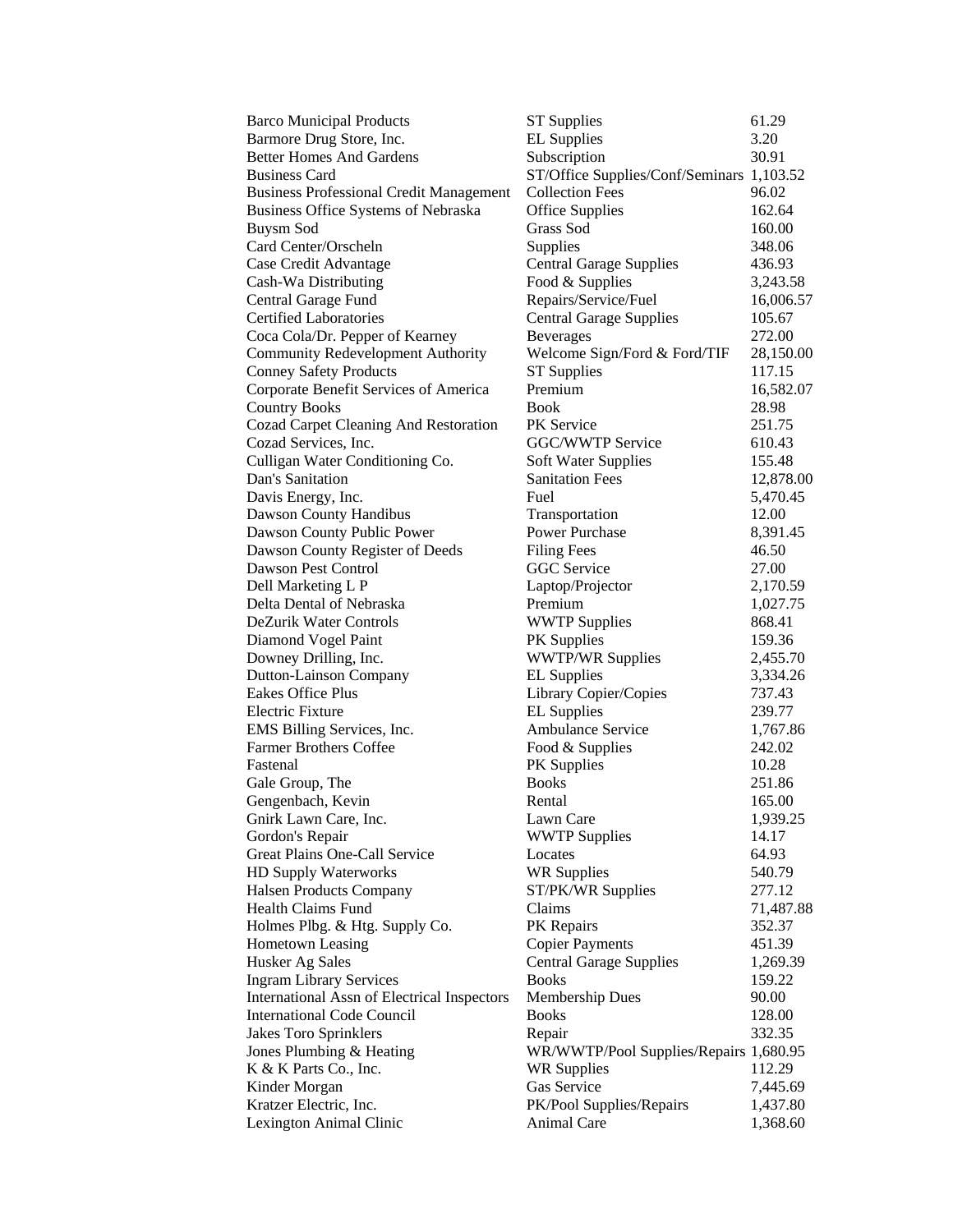| Lexington Area Solid Waste Agency      | Landfill                                   | 1,390.32   |
|----------------------------------------|--------------------------------------------|------------|
| Lexington Glass Co.                    | <b>Central Garage Supplies</b>             | 15.00      |
| Lexington Health Fund                  | Self-funding                               | 30,887.30  |
| Lexington Newspapers, Inc.             | Publications                               | 416.93     |
| <b>Lexington Postmaster</b>            | Postage/Annual Fees                        | 325.00     |
| Lexington True Value                   | Supplies                                   | 63.49      |
| Lexington Utilities System             | Utilities                                  | 24,005.90  |
| Lexington, City of                     | Franchise/Service Fees                     | 54,075.73  |
| Payroll                                | Wages                                      | 107,980.20 |
| Social Security                        | <b>Employer Portion/FICA Med</b>           | 8,033.24   |
| <b>First National Bank</b>             | <b>Employer Portion/Pension</b>            | 2,855.55   |
| <b>First National Bank</b>             | <b>Police Pension</b>                      | 1,386.99   |
| ICMA                                   | <b>City Manager Pension</b>                | 393.85     |
| Lexisnexis Matthew Bender              | Book                                       | 97.95      |
| Lien Lawn Services                     | Lawn Care                                  | 1,000.00   |
| Mac's Short Stop                       | Food                                       | 72.94      |
| Mac's Welding & Repair                 | <b>WR Supplies</b>                         | 101.65     |
| Manufacturers' News, Inc.              | Book                                       | 81.95      |
| McCookNet Internet Service             | Service                                    | 139.00     |
| Mead Lumber & Rental-Lexington         | PK/ST/Cemetery Supplies                    | 174.97     |
| Mid-Nebraska Printing                  | <b>GGC</b> Copies                          | 240.90     |
| Mid-State Units                        | Rental                                     | 3,640.00   |
| Miller & Associates                    | Handicap Improv/13th St Urban              | 89,311.82  |
| <b>Misko Sporting Goods</b>            | PK Supplies                                | 102.44     |
| Mr. Automotive                         | <b>Central Garage Supplies</b>             | 88.69      |
| NASC                                   | Conference/Seminars                        | 40.00      |
| National Arbor Day Foundation          | <b>Membership Dues</b>                     | 15.00      |
| Nebraska Dept. of Economic Development | Orthman's CDBG Payments                    | 4,042.50   |
| Nebraska Machinery                     | <b>WR Repairs</b>                          | 401.06     |
| Nebraska Public Power District         | Power Purch/O&M/Light Upgrade 955,263.02   |            |
| Nebraska State Treasurer               | <b>Unclaimed Property</b>                  | 4,512.09   |
| Nebraska Tech & Telecomm, Inc.         | Telephone Expense                          | 1,349.69   |
| Nebraska Waste Handlers                | Sludge Removal                             | 5,832.70   |
| Nelson, Margie L.                      | <b>Cleaning Service</b>                    | 500.00     |
| Nelson, Tom A.                         | Conference/Seminars                        | 209.00     |
| Neopost                                | Postage                                    | 1,500.00   |
| Northern Tool & Equipment Co.          | <b>ST Supplies</b>                         | 55.97      |
| North Safety Products LTD              | <b>WR Supplies</b>                         | 517.90     |
| <b>OCLC</b> / Forest Press             | <b>Book</b>                                | 99.00      |
| Overton Sand & Gravel                  | Gravel/Sand                                | 383.38     |
| Paulsen, Inc.                          | Concrete/Gravel                            | 4,027.36   |
| Platte Valley Auto Mart                | <b>Central Garage Supplies</b>             | 30.69      |
| <b>Platte Valley Communications</b>    | Repairs/Maint./Supplies                    | 1,535.50   |
| Plum Creek Auto Spa                    | Car Washes                                 | 27.00      |
| <b>Plum Creek Cleaners</b>             | Supplies                                   | 236.50     |
| Plum Creek Market Place                | Food                                       | 45.47      |
| <b>QPR</b> (United States)             | <b>ST Supplies</b>                         | 502.85     |
| Random House, Inc.                     | <b>Books</b>                               | 153.00     |
| Rasmussen Mechanical Service Corp.     | Library Repairs/Controller                 | 6,559.63   |
| Reader's Digest                        | Subscription                               | 27.98      |
| <b>Roberts Dairy Company</b>           | <b>Beverages</b>                           | 320.33     |
| S & W Auto Parts, Inc.                 | <b>WWTP/Central Garage Supplies</b>        | 1,990.21   |
| Schwan's Sales Ent                     | Food                                       | 136.88     |
| Service Master Mid Nebraska            | <b>Cleaning Service</b>                    | 821.25     |
| <b>Solomon Corporation</b>             | EL Substation Recondition/Repair 27,850.00 |            |
| Stobbe Welding                         | Repairs                                    | 60.80      |
| Stroud, Eric L.                        | <b>Utility Refund</b>                      | 0.26       |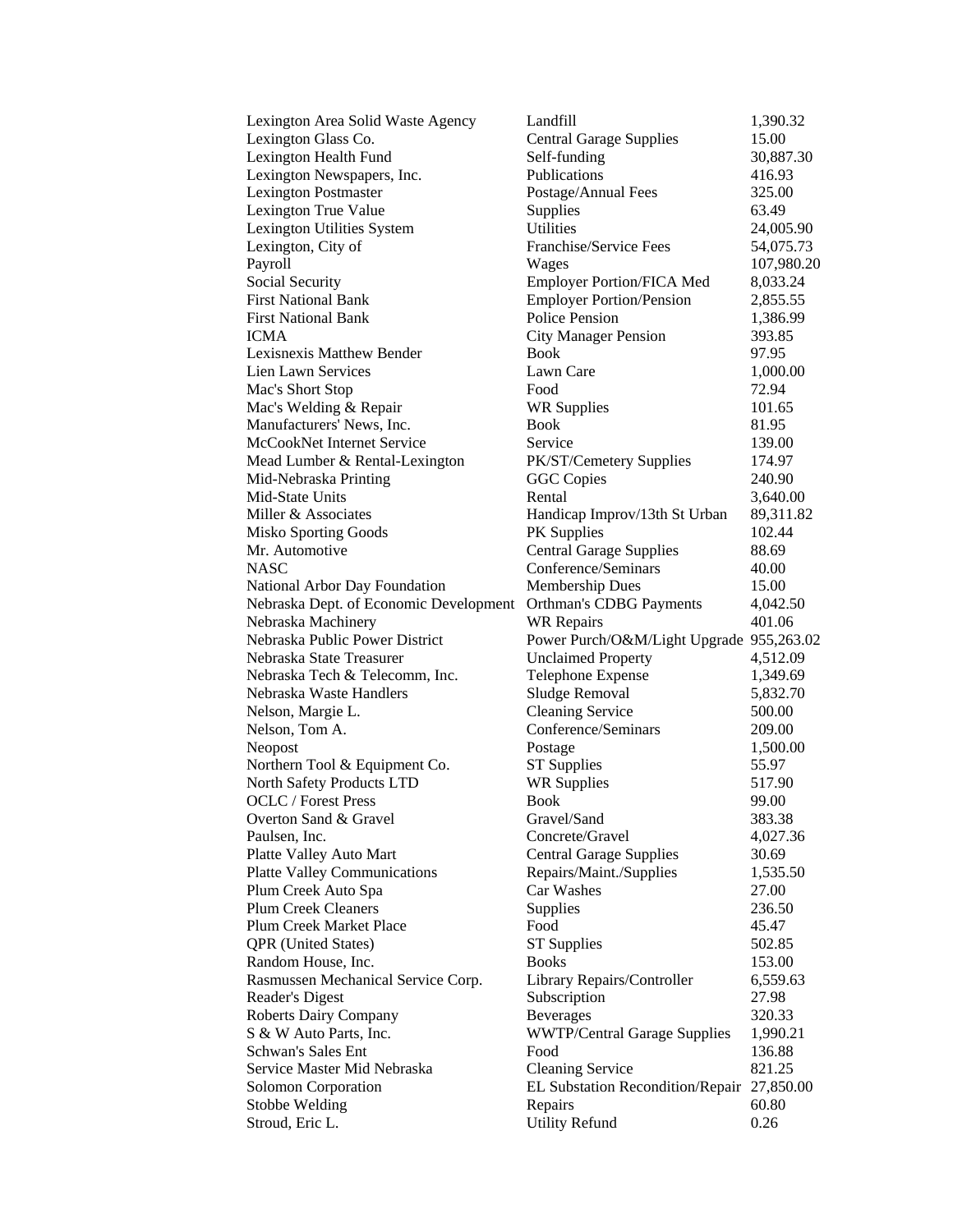| Subway Sandwiches & Salads              | Food                               | 76.81      |
|-----------------------------------------|------------------------------------|------------|
| T. O. Haas Tire Co., Inc.               | Tires/Repair                       | 40.79      |
| T. L. Sund Constructors, Inc.           | <b>Memorial PK Shelter</b>         | 31,282.00  |
| <b>TASC</b>                             | Premium                            | 170.20     |
| Team Detail & Quicklube                 | Car Washes                         | 43.98      |
| Thompson Company, The                   | Food                               | 718.62     |
| TierOne-Lib. Petty Cash                 | Postage/Supplies                   | 40.24      |
| <b>Total Lawn Care</b>                  | Lawn Care                          | 2,550.00   |
| Trans-Lux                               | PK Repairs                         | 63.80      |
| Tri-County Hospital                     | Wellness                           | 198.00     |
| <b>Tyler Technologies</b>               | Software Maintenance               | 9,632.00   |
| <b>U-Save Business Equipment</b>        | <b>Office Supplies</b>             | 87.28      |
| Underground Construction, Inc.          | ST Light Repair                    | 8,276.00   |
| <b>Utility Equipment</b>                | <b>WR Supplies</b>                 | 345.27     |
| Univar USA, Inc.                        | <b>WWTP Supplies</b>               | 5,249.11   |
| Verdin Company, The                     | ST Clock Repair                    | 12,326.38  |
| Wal-Mart                                | Supplies                           | 784.55     |
| <b>Ward Laboratories</b>                | <b>Water Tests</b>                 | 48.00      |
| Wesco Distribution, Inc.                | <b>EL</b> Supplies                 | 24.40      |
| Willard Weinhold Law Office             | Fees                               | 2,340.00   |
| <b>All-American Sewer</b>               | <b>WWTP Service</b>                | 800.00     |
| All Points Cooperative                  | Fuel                               | 137.38     |
| Alltel                                  | Cellphone Service                  | 52.15      |
| Arlan Ackerman                          | <b>OOR Housing</b>                 | 12,665.00  |
| B & D Office City                       | <b>Office Supplies</b>             | 69.09      |
| Barmore Drug Store, Inc.                | <b>Ambulance Supplies</b>          | 43.16      |
| Brecks, Bill                            | Lawn Care                          | 400.00     |
| Cash-Wa Distributing                    | Food                               | 701.86     |
| Central Garage Fund                     | Repairs/Service                    | 1,269.03   |
| Coca Cola/Dr. Pepper of Kearney         | <b>Beverages</b>                   | 32.00      |
| <b>Council For Economic Development</b> | Loan                               | 125,000.00 |
| Davis Energy, Inc.                      | Fuel                               | 4,932.73   |
| Dawson Pest Control                     | Fire Dept. Service                 | 45.00      |
| Deeter Foundry, Inc.                    | <b>WWTP Supplies</b>               | 928.00     |
| <b>Eakes Office Plus</b>                | <b>Library Supplies</b>            | 18.39      |
| Eustis Body Shop                        | <b>Towing Service</b>              | 70.00      |
| <b>Excal Visual</b>                     | <b>Inspect.</b> Education Supplies | 1,004.75   |
| Fagot Refrigeration & Electric          | WWTP/Landfill Service & Repair     | 281.21     |
| Farmer Brothers Coffee                  | Food                               | 37.02      |
| Gnirk Lawn Care, Inc.                   | Lawn Care                          | 790.00     |
| <b>Health Claims Fund</b>               | Claims                             | 4,076.15   |
| <b>Ingram Library Services</b>          | <b>Books</b>                       | 82.57      |
| Jeffrey Contracting                     | <b>OOR Housing</b>                 | 7,962.70   |
| Lexington True Value                    | <b>ST/WR Supplies</b>              | 49.53      |
| Linweld                                 | <b>Ambulance Supplies</b>          | 37.48      |
| Luther, Ann                             | Phone Replacement                  | 130.89     |
| Mac's Short Stop                        | Pool Supplies                      | 6.39       |
| Nebraska Department of Revenue          | Sales & Use Tax                    | 42,650.81  |
| Mead Lumber & Rental-Lexington          | <b>ST/PK Supplies</b>              | 194.89     |
| Menards-Kearney                         | Pool Supplies                      | 196.00     |
| Michael Todd & Co., Inc.                | <b>WR Supplies</b>                 | 177.79     |
| Mid-Nebraska Food Bank                  | Food & Supplies                    | 39.04      |
| Midwest Vehicle Professionals           | Ambulance                          | 103,400.00 |
| Plum Creek Market Place                 | Food                               | 6.38       |
| <b>Reiman Publications</b>              | Subscription                       | 14.98      |
| <b>Roberts Dairy Company</b>            | <b>Beverages</b>                   | 164.30     |
| Sargent Drilling Co.                    | Service                            | 350.00     |
|                                         |                                    |            |

| эd                                                        | 76.81              |
|-----------------------------------------------------------|--------------------|
| es/Repair                                                 | 40.79              |
| morial PK Shelter                                         | 31,282.00          |
| mium                                                      | 170.20             |
| : Washes                                                  | 43.98              |
| bd                                                        | 718.62             |
| stage/Supplies                                            | 40.24              |
| vn Care                                                   | 2,550.00           |
| Repairs                                                   | 63.80              |
| llness                                                    | 198.00             |
| tware Maintenance                                         | 9,632.00           |
| ice Supplies                                              | 87.28              |
| Light Repair                                              | 8,276.00           |
| <b>Supplies</b>                                           | 345.27             |
| VTP Supplies                                              | 5,249.11           |
| Clock Repair                                              | 12,326.38          |
| pplies                                                    | 784.55             |
| ter Tests                                                 | 48.00              |
| Supplies                                                  | 24.40              |
| 'S                                                        | 2,340.00           |
| VTP Service                                               | 800.00             |
| اد                                                        | 137.38             |
| lphone Service                                            | 52.15              |
| R Housing                                                 | 12,665.00          |
| ice Supplies                                              | 69.09              |
| <b>hbulance Supplies</b>                                  | 43.16              |
| vn Care                                                   | 400.00             |
| bd                                                        | 701.86             |
| pairs/Service                                             | 1,269.03           |
|                                                           | 32.00              |
| verages                                                   | 125,000.0          |
| an<br>2I                                                  | 4,932.73           |
|                                                           | 45.00              |
| e Dept. Service<br>VTP Supplies                           | 928.00             |
| rary Supplies                                             | 18.39              |
|                                                           |                    |
| wing Service                                              | 70.00              |
| pect. Education Supplies<br>VTP/Landfill Service & Repair | 1,004.75<br>281.21 |
|                                                           |                    |
| d                                                         | 37.02<br>790.00    |
| vn Care                                                   |                    |
| ims                                                       | 4,076.15<br>82.57  |
| oks                                                       |                    |
| R Housing                                                 | 7,962.70           |
| <b>WR Supplies</b>                                        | 49.53              |
| <b>hbulance Supplies</b>                                  | 37.48              |
| one Replacement                                           | 130.89             |
| ol Supplies                                               | 6.39               |
| es & Use Tax                                              | 42,650.81          |
| PK Supplies                                               | 194.89             |
| ol Supplies                                               | 196.00             |
| <b>Supplies</b>                                           | 177.79             |
| od & Supplies                                             | 39.04              |
| hulance                                                   | 103,400.0          |
| эd                                                        | 6.38               |
| oscription                                                | 14.98              |
| verages                                                   | 164.30             |
| vice                                                      | 350.00             |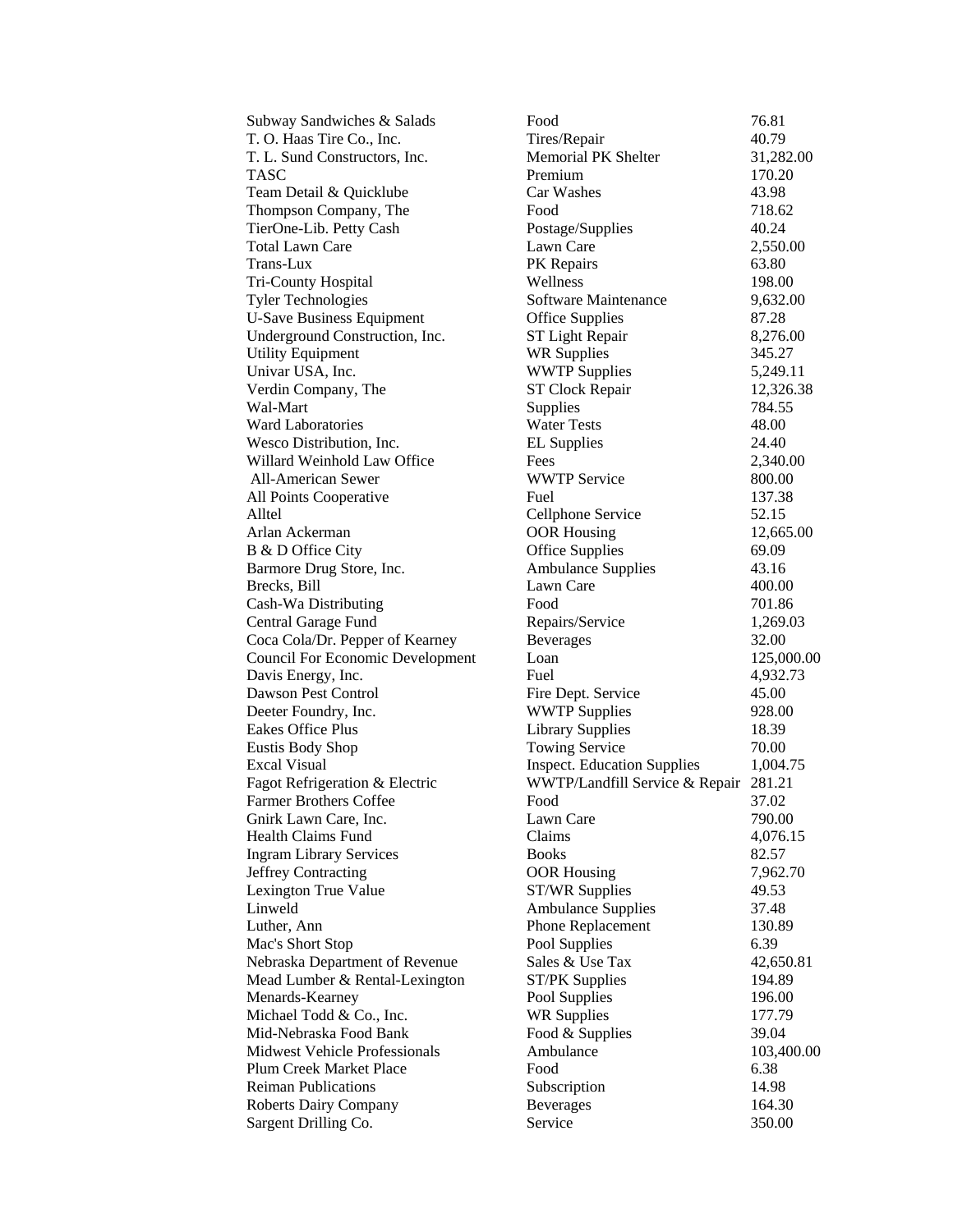| Thompson Co., The<br>TierOne-City Petty Cash<br><b>U-Save Business Equipment</b><br>Wal-Mart<br>Ward Laboratories<br>Wesco Distribution, Inc. |  | Food<br>Postage/Food/Testing Supplies<br>Postage<br>Supplies<br><b>Water Tests</b><br><b>EL Supplies</b><br>TOTAL CLAIMS:                                                                                                                                                                                                                                                                                                                                                                                                                                                                                                                                                                                                                                                                                                                                                                                                        | 276.39<br>16.70<br>9.20<br>393.85<br>12.00<br>870.98<br>1,937,509.79                                                                                                                                                                                                                                                                                                                                                                                                                                                                                                                                                                                                                                                                                                                                                                      |  |
|-----------------------------------------------------------------------------------------------------------------------------------------------|--|----------------------------------------------------------------------------------------------------------------------------------------------------------------------------------------------------------------------------------------------------------------------------------------------------------------------------------------------------------------------------------------------------------------------------------------------------------------------------------------------------------------------------------------------------------------------------------------------------------------------------------------------------------------------------------------------------------------------------------------------------------------------------------------------------------------------------------------------------------------------------------------------------------------------------------|-------------------------------------------------------------------------------------------------------------------------------------------------------------------------------------------------------------------------------------------------------------------------------------------------------------------------------------------------------------------------------------------------------------------------------------------------------------------------------------------------------------------------------------------------------------------------------------------------------------------------------------------------------------------------------------------------------------------------------------------------------------------------------------------------------------------------------------------|--|
| <b>PUBLIC HEARING:</b>                                                                                                                        |  |                                                                                                                                                                                                                                                                                                                                                                                                                                                                                                                                                                                                                                                                                                                                                                                                                                                                                                                                  | Tomasek opened a public hearing to consider an application by Ramirez<br>Corporation DBA La Hacienda, 601 North Grant, for an "I D" Liquor License. Jeff<br>Wightman, representing Ramirez Corporation, addressed the council regarding the<br>restaurant's desire to serve alcohol with meals. He noted that the corporation held a<br>liquor license in the past as "El Dos de Oros" and that the license had lapsed. He<br>noted that under the former license, Javier Ramirez was sited for sale to a minor<br>and assessed a fine. The public hearing was closed. Following discussion, moved<br>by Salem, seconded by Miller, to recommend approval of the application by<br>Ramirez Corporation DBA La Hacienda to the Liquor Control Commission. Roll<br>call. Voting "aye" were Bennett, Miller, Salem, Tomasek. Motion carried. |  |
| <b>PUBLIC HEARING:</b>                                                                                                                        |  | Tomasek opened a public hearing to consider an application by Murillo<br>Corporation DBA El Casino Bar, for an "I D" Liquor License. Amber Ackerson,<br>representing Murillo Corporation, addressed the council regarding Jose Juan<br>Murillo's work history and background. She noted that he failed to disclose a 1990<br>criminal charge on the application. She asked the Council to consider Mr.<br>Murillo's work history and subsequent training in their decision. Police Chief<br>Clark addressed the Council about the failure to disclose information. He<br>recommended denial of the application. The public hearing was closed. Following<br>discussion, motion by Miller, seconded by Bennett, to forward no recommendation<br>to the Liquor Control Commission on the application by Murillo Corporation DBA<br>El Casino Bar. Roll call. Voting "aye" were Salem, Bennett, Miller, Tomasek.<br>Motion carried. |                                                                                                                                                                                                                                                                                                                                                                                                                                                                                                                                                                                                                                                                                                                                                                                                                                           |  |
| <b>ORDINANCE:</b>                                                                                                                             |  | Burnside presented an Ordinance amending Chapter 6 of the Lexington City Code<br>concerning the moving of buildings within the City limits. The changes have been<br>reviewed by the Planning Commission and forwarded to Council for their<br>consideration. Following discussion, the ordinance entitled "AN ORDINANCE<br>TO AMEND SECTIONS 6-16, 6-17, 6-18, AND 6-20 OF THE LEXINGTON<br>CITY CODE; TO MAINTAIN AND ENCOURAGE IMPROVEMENT OF<br>LEXINGTON'S HOUSING STOCK; TO REPEAL ORIGINAL SECTIONS 6-16,<br>6-17, 6-18, AND 6-20, AND ALL OTHER ORDINANCES OR SECTIONS OF<br>ORDINANCES IN CONFLICT HEREWITH; AND TO PROVIDE FOR AN<br>EFFECTIVE DATE AND FOR PUBLICATION IN PAMPHLET FORM" was<br>read by title. Moved by Salem, seconded by Miller, to adopt Ordinance on first<br>reading. Roll call. Voting "aye" were Bennett, Miller, Salem, Tomasek. Motion<br>carried.                                           |                                                                                                                                                                                                                                                                                                                                                                                                                                                                                                                                                                                                                                                                                                                                                                                                                                           |  |
| <b>CONSULTANT SELECTION:</b>                                                                                                                  |  | Miller, Tomasek. Motion carried.                                                                                                                                                                                                                                                                                                                                                                                                                                                                                                                                                                                                                                                                                                                                                                                                                                                                                                 | Pepplitsch presented a joint city/county resolution for Council consideration to<br>approve consultant selection for the rural viaduct location study. He noted that<br>seven proposals were received, the consultant selection committee interviewed<br>three short listed firms, and recommends awarding a contract to Kirkham Michael<br>for the study. Following discussion, moved by Miller, seconded by Bennett, to<br>approve Joint Resolution No. 07-24. roll call. Voting "aye" were Salem, Bennett,                                                                                                                                                                                                                                                                                                                             |  |

## **JOINT RESOLUTION NO. 07-24**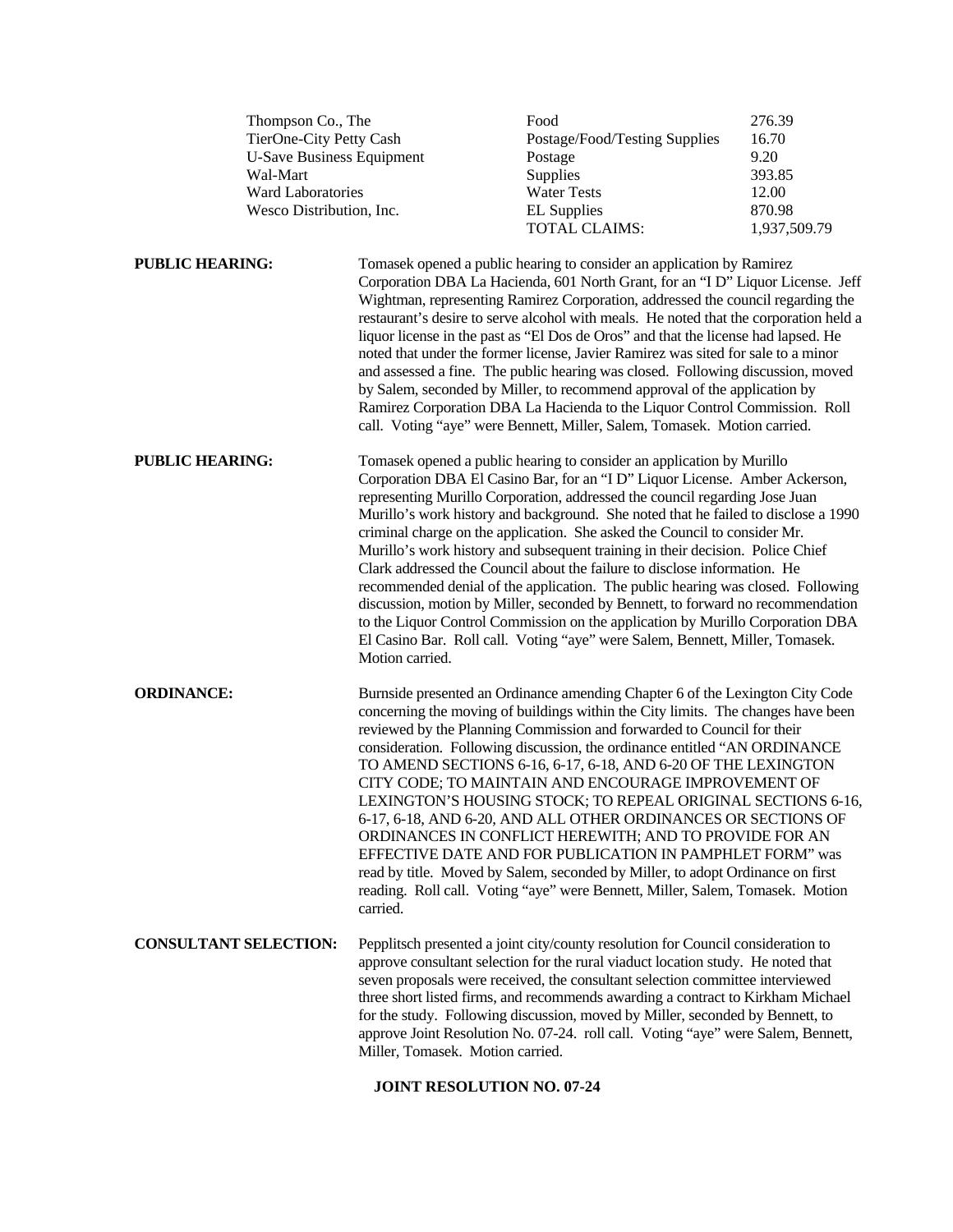WHEREAS, the City of Lexington and Dawson County have jointly proposed a location study of a rural viaduct within a one mile radius of the intersection of County Road 435 and the Union Pacific Railroad; and

WHEREAS, the City of Lexington and Dawson County have requested and received proposals for consulting services for such location study; and

WHEREAS, a Consultant Selection Committee consisting of City of Lexington and Dawson County officials has evaluated, interviewed, and recommended consulting services.

The Mayor and Council of the City of Lexington, Nebraska, and the Board of Commissioners of Dawson County, Nebraska, therefore jointly resolve as follows:

- 1. That the recommendation of the Consultant Selection Committee to award contract services for the Rural Viaduct Location Study—East Lexington to Kirkham Michael is hereby approved.
- 2. That the City Manager of the City of Lexington is hereby authorized to execute contract documents with Kirkham Michael for the study.

This Joint Resolution PASSED AND APPROVED by the City Council of the City of Lexington, Nebraska, on the  $14<sup>th</sup>$  day of August, 2007.

 John Fagot, Mayor ATTEST: Pamela Berke, Deputy City Clerk

APPROVED by the Board of Commissioners of Dawson County, Nebraska, on this  $15<sup>th</sup>$  day of August, 2007.

 Linda Benjamin, Chairman of County Board ATTEST: Karla Zlatkovsky, County Clerk

**AIRPORT BUDGET REQUEST:** Pepplitsch requested approval of a resolution allocating levy authority to the Lexington Airport Authority for Fiscal Year 2008; which is an annual request. Following discussion, moved by Bennett, seconded by Miller to approve Resolution No. 07-25. roll call. Voting "aye" were Salem, Miller, Bennett, Tomasek. Motion carried.

## **RESOLUTION NO. 07-25**

WHEREAS, the Lexington Airport Authority has requested an allocation of a part of the City of Lexington property tax levy for budget purposes.

BE IT RESOLVED, by the Mayor and Council of the City of Lexington, Nebraska, that \$112,000.00 of the City of Lexington Property Tax Levy Authority is hereby allocated to the Lexington Airport Authority for the fiscal year 2007-2008.

Passed and approved this 14th day of August 2007.

CITY OF LEXINGTON, NEBRASKA

BY: John Fagot, Mayor

ATTEST: Pamela Berke, Deputy City Clerk